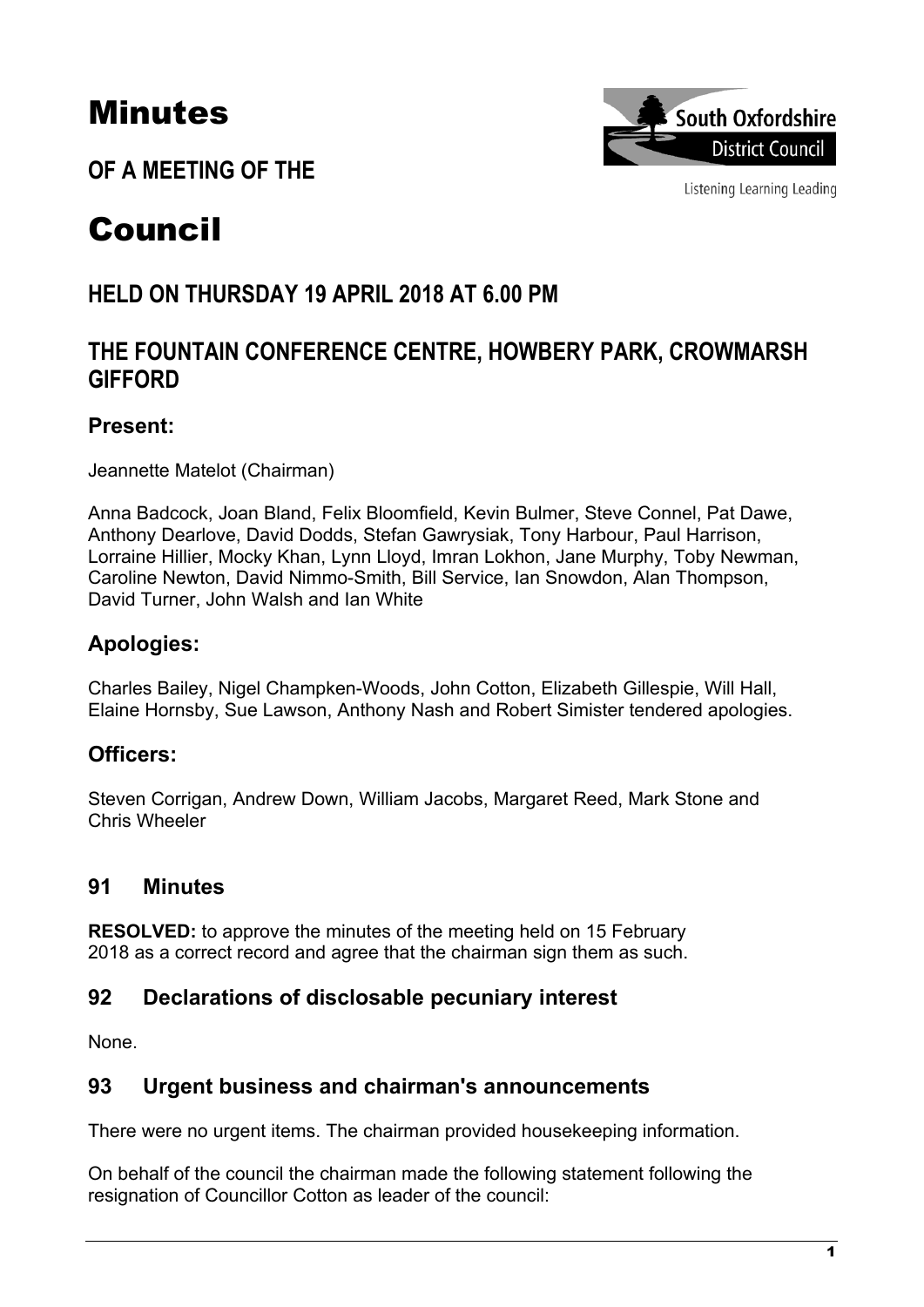"On behalf of the council, I would like to take the opportunity to say thank you to Councillor Cotton who has served as the council's leader for the past three and a half years.

John had only been our leader for two months when our headquarters at Crowmarsh Gifford were burned to the ground in an arson attack and he did an admirable job of steering us through this very difficult time and the months that followed. He was a great support for councillors and officers and I am sure we are all grateful to him for this.

I think it's fair to say that John has displayed a very strong community focus, encouraging all those within the council to support various schemes that have brought benefits to communities and the voluntary sector.

There have been a great deal of challenges facing local government during his time as leader, with changes at national level and the appointment of a new prime minister within months of him taking over the job. I know that John has done what he has considered best for South Oxfordshire throughout.

Being a council leader is no mean feat and I hope you will all join me in expressing your thanks to him and to wish him well with whatever the future holds for him".

Councillor Jane Murphy, Conservative Group Leader, responded with the following statement:

"I have been fortunate to work with John over several years and would like to echo these thanks as leader of the Conservative Group.

John has been a district councillor for 19 years, a member of various committees and in addition to his role as leader, he held cabinet responsibility for planning policy and our key external partnerships. As the chairman pointed out, he has displayed his community focus with support for volunteering and schemes such as councillor grants and the recently launched SO Charitable Lottery, which I know are supported by many in our local communities. In addition to his council roles, he has remained an active member of his local community, being a strong voice and champion for the regeneration of Berinsfield and always maintaining a strong commitment to his role as a beaver scout leader.

I am sure that John will continue to passionately support his local electorate, as he carries on in his role as ward member for Berinsfield, Dorchester and Drayton St Leonard. I am equally sure you'll all want to join me in wishing him all the best and to support the comments of the chairman".

On behalf of Council the chairman thanked Richard Pullen, former councillor for the Benson and Crowmarsh ward, for his service to the council both as a ward councilor and as the chairman of the Scrutiny Committee.

#### **94 Public participation**

None.

# **95 Petitions**

None.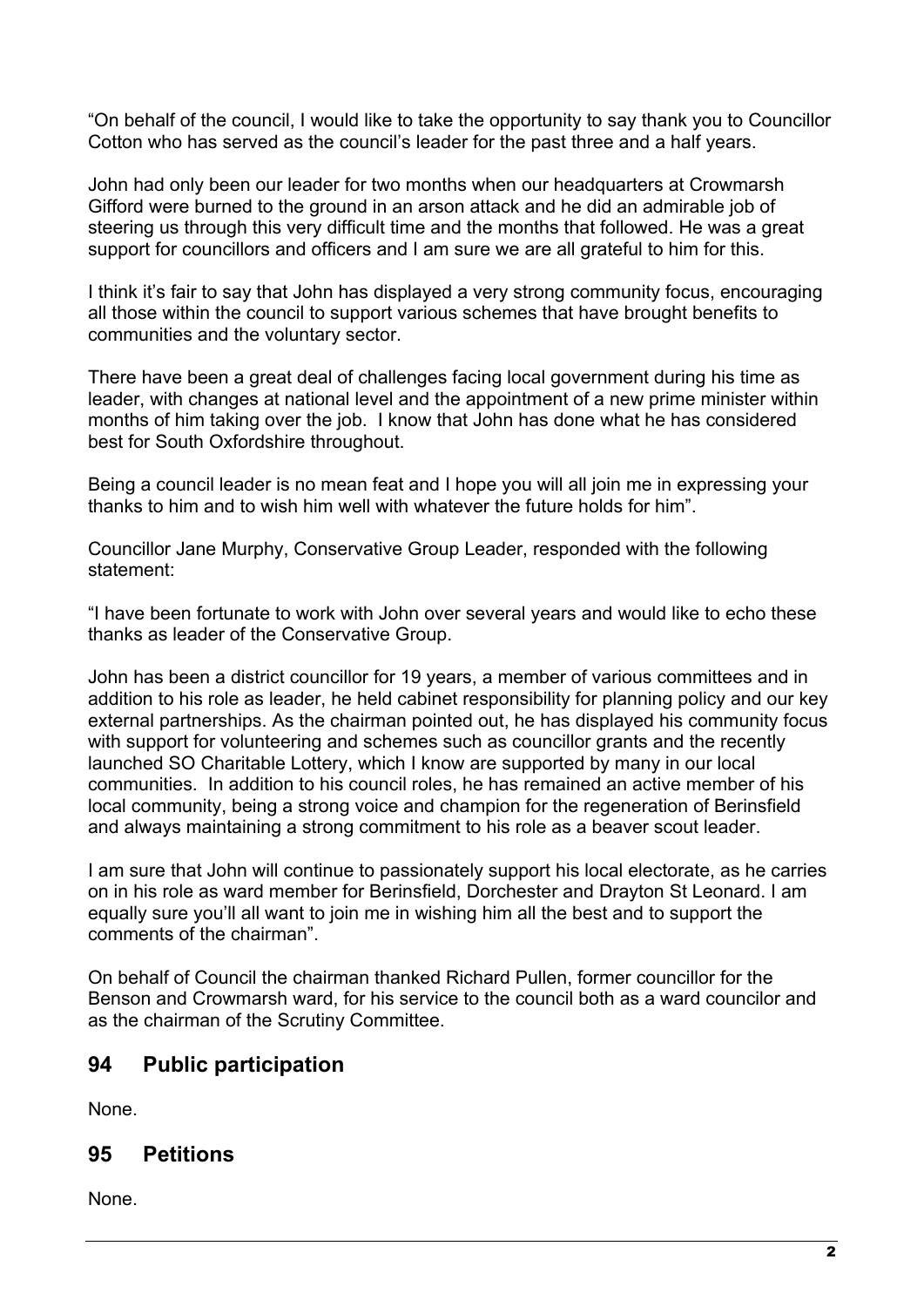# **96 Dorchester-on-Thames Neighbourhood Development Plan**

Cabinet considered the recommendations of Cabinet, made at its meeting on 5 April 2018, on making the Dorchester-on-Thames Neighbourhood Development Plan part of the development plan for South Oxfordshire.

#### **RESOLVED** to:

- 1. make the Dorchester-on-Thames Neighbourhood Development Plan so that it continues to be part of the council's development plan; and
- 2. authorise the head of planning, in agreement with the Qualifying Body (Dorchesteron-Thames Parish Council), to correct any spelling, grammatical, typographical or factual errors, together with any improvements from a presentational perspective.

#### **97 Election of leader of the council**

**RESOLVED:** to elect Jane Murphy as leader of the council for a term ending on the date of the annual meeting of Council in May 2019.

#### **98 Appointments to the Cabinet**

Jane Murphy appointed Felix Bloomfield as the deputy leader of the council and Anna Badcock, Kevin Bulmer, David Dodds, Paul Harrison, Lynn Lloyd, Caroline Newton and Bill Service as Cabinet members with portfolios as follows:

Jane Murphy: Leader and communications

Felix Bloomfield: Deputy leader and planning

Anna Badcock: Legal and democratic

Kevin Bulmer: Corporate services

David Dodds: Finance

Paul Harrison: Development and regeneration

Lynn Lloyd: Community services

Caroline Newton: Housing and environment

Bill Service: Partnership and insight

She appointed Cabinet members to the following:

Health and Wellbeing Board – Anna Badcock Oxfordshire Growth Board – Jane Murphy with all other cabinet members as substitutes Safer Oxfordshire Partnership Oversight Committee – Caroline Newton South and Vale Community Safety Partnership – Caroline Newton